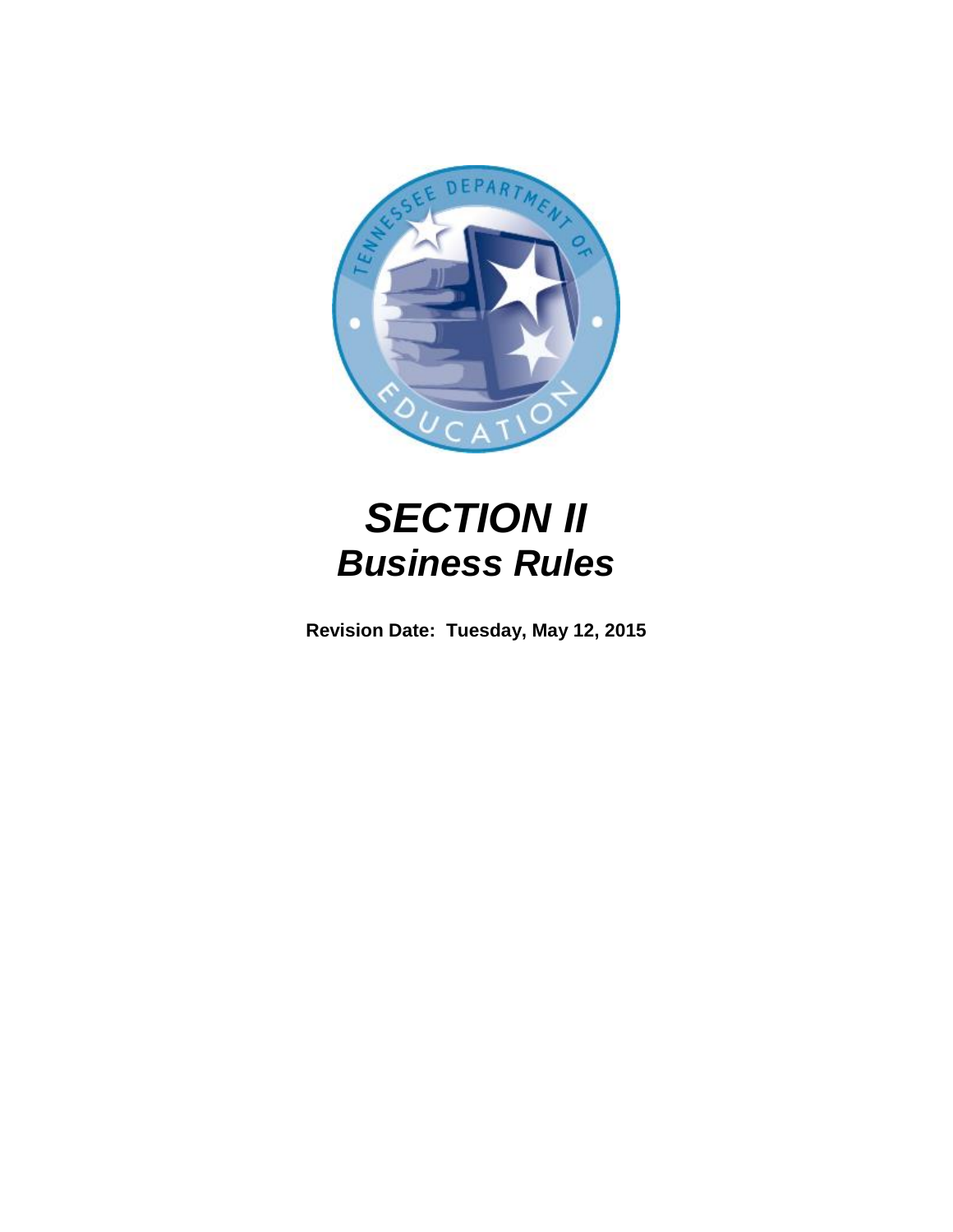# **Revision Table**

| <b>Date</b> | <b>Revision</b> | <b>Comments</b>                                                                                                            |
|-------------|-----------------|----------------------------------------------------------------------------------------------------------------------------|
|             | <b>History</b>  |                                                                                                                            |
| 5/12/15     | Revision 1      | Added new content to ADM section and added SPED ADM section.                                                               |
|             |                 | Added table of contents. Removed content from summer school                                                                |
|             |                 | section (step #2)                                                                                                          |
|             |                 | Made subtle changes to some of the wording.                                                                                |
|             |                 | Added content to the sections regarding discipline:                                                                        |
|             |                 | Edited the definitions of ISS, OSS, Expulsion and Remand<br>$\bullet$                                                      |
|             |                 | Refer to Disciplinary Action Rules<br>$\bullet$                                                                            |
|             |                 | Edited various sections:                                                                                                   |
|             |                 | Average Daily Membership (ADA)<br>٠                                                                                        |
|             |                 | <b>SPED ADM</b><br>$\bullet$                                                                                               |
|             |                 | District and School Calendar Reporting<br>$\bullet$                                                                        |
|             |                 | Disciplinary Actions for a Student<br>$\bullet$                                                                            |
|             |                 | <b>Elementary Students Lunch Scheduling</b><br>$\bullet$                                                                   |
|             |                 | <b>Student Section - General Rules</b><br>$\bullet$                                                                        |
|             |                 | <b>Student Section - Disciplinary Rules</b><br>$\bullet$                                                                   |
|             |                 | Changes made to the following:                                                                                             |
|             |                 | <b>District Approval of Reports</b><br>$\bullet$                                                                           |
|             |                 | FAQ information moved to Disciplinary Action Rules section<br>$\bullet$                                                    |
|             |                 | Updated various sections with comments based on the newly acquired<br>Student Membership and Attendance Procedures Manual. |
|             |                 | Added information and changes based on a meeting:                                                                          |
|             |                 | Added sub-sections h, I, j and k from page 46 of the Attendance<br>$\bullet$                                               |
|             |                 | Manual.                                                                                                                    |
|             |                 | Combined sections in order to avoid repetition (refer to the<br>$\bullet$<br>"ADA/ADM" section)                            |
|             |                 | Placed the Special Ed ADM section after the regular ADM/ADA<br>٠                                                           |
|             |                 | section                                                                                                                    |
|             |                 | Added the calculation for vocational ADA and ADM.<br>٠                                                                     |
|             |                 | Inserted table from BEP Handbook.<br>$\bullet$                                                                             |
|             |                 | Updated SPED formulas.<br>$\bullet$                                                                                        |
|             |                 | Removed obsolete discipline rules. Updated primary school<br>$\bullet$                                                     |
|             |                 | extract rules.                                                                                                             |
|             |                 | Updated rules regarding automation of GED certificates.                                                                    |
|             |                 | Added Reports and Error sections                                                                                           |
|             |                 | Minor updates based on Communications Review                                                                               |
|             |                 | Added a new section and updated CTE information:                                                                           |
|             |                 | CTE ADM and ADA (formula)                                                                                                  |
|             |                 | Class Size reporting (table)<br>٠                                                                                          |
|             |                 | Early Postsecondary Courses (new section)                                                                                  |
|             |                 |                                                                                                                            |

**Note:** *This document has been reformatted for your ease of use. Any revisions have been noted in the Revision table*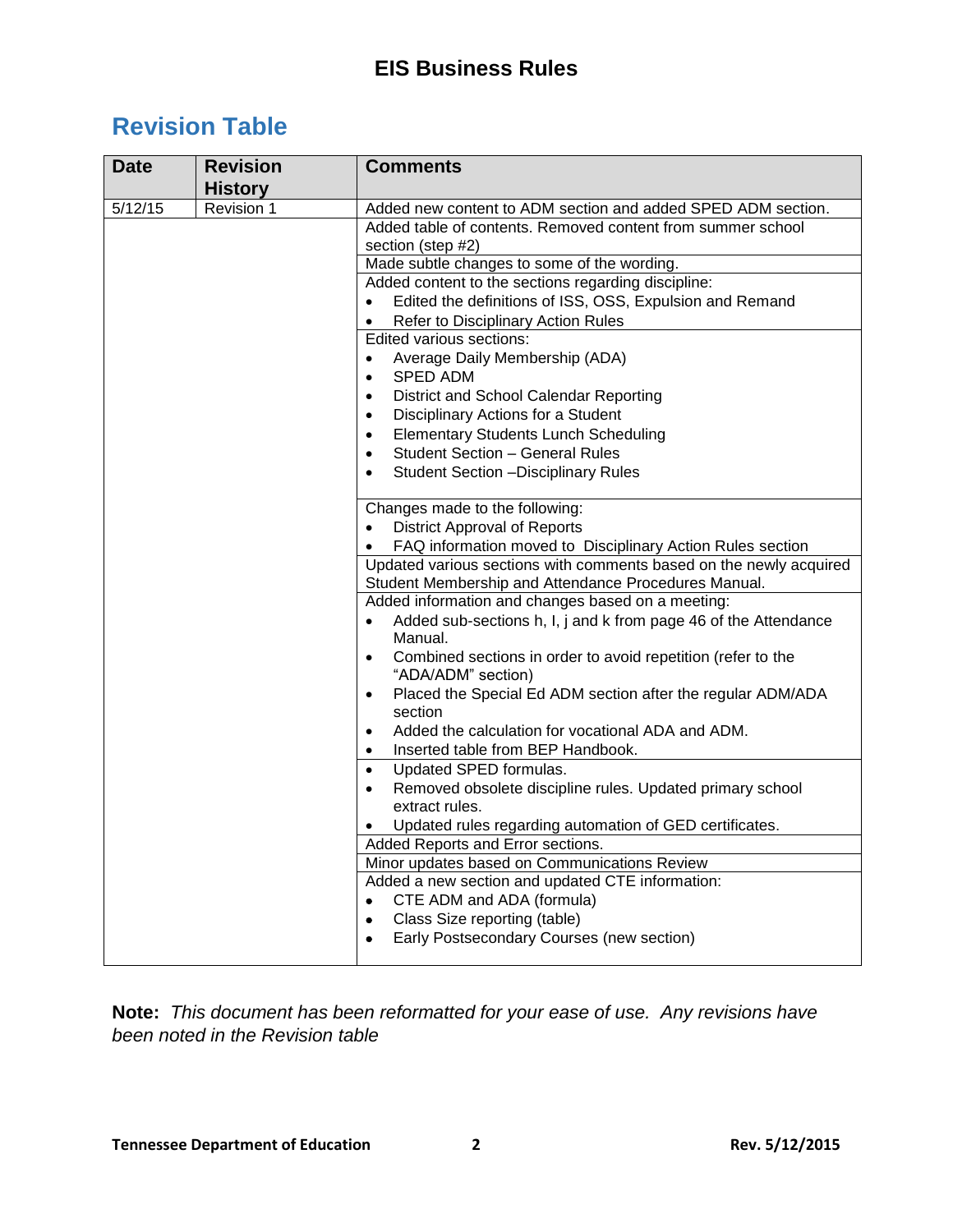# **Table of Contents**

| 1.  |                                                                      |  |
|-----|----------------------------------------------------------------------|--|
|     | Average Daily Membership (ADM) and Average Daily Attendance (ADA)  4 |  |
|     |                                                                      |  |
|     |                                                                      |  |
|     |                                                                      |  |
| 2.  |                                                                      |  |
| 3.  |                                                                      |  |
| 4.  |                                                                      |  |
| 5.  |                                                                      |  |
| 6.  |                                                                      |  |
| 7.  |                                                                      |  |
| 8.  |                                                                      |  |
| 9.  |                                                                      |  |
| 10. |                                                                      |  |
|     |                                                                      |  |
| 11. |                                                                      |  |
| 12. |                                                                      |  |
|     |                                                                      |  |
|     |                                                                      |  |
|     |                                                                      |  |
| 13. |                                                                      |  |
| 14. |                                                                      |  |
| 15. |                                                                      |  |
|     |                                                                      |  |
|     |                                                                      |  |
|     |                                                                      |  |
| 16. |                                                                      |  |
| 17. |                                                                      |  |
| 18. |                                                                      |  |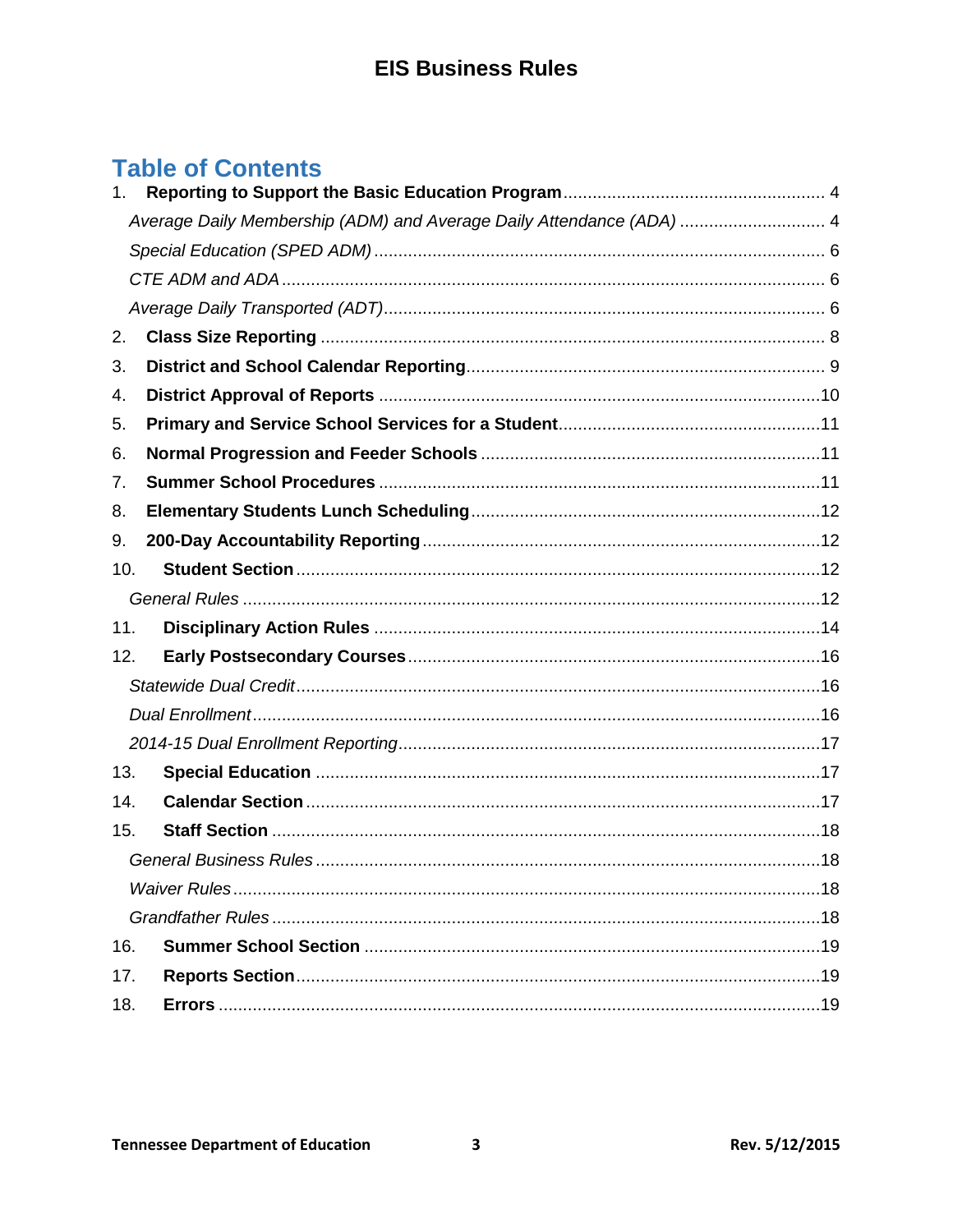# <span id="page-3-0"></span>**1. Reporting to Support the Basic Education Program**

The **Education Improvement Act (EIA)** of 1992 established the **Tennessee Basic Education Program (BEP)** as the funding formula for kindergarten through grade 12 education in Tennessee. The components of the formula are grouped into two categories for determining the state and local share of formula funding in each school system: classroom and non-classroom. EIS must provide information on many of the components that serve as the basis for calculating the level of funding for each school system by the Tennessee Department of Education (the department). The formulas and definitions are described below.

#### <span id="page-3-1"></span>*Average Daily Membership (ADM) and Average Daily Attendance (ADA)*

A student **enrolled** or **receiving instructional service** is included in an ADM and ADA calculation with the exception of the following:

- Out of state, non-resident student
- I-20 (non-immigrant student from out of the country attending a Tennessee public school)
- Pre-Kindergarten
- Block Approval Errors that prevent students being included in ADM/ADA

The following rules apply to ADM and ADA:

- No student may earn more than 1.0 ADM/ADA for a period. However, students may earn more than 1.0 ADM/ADA on a daily basis due to irregular scheduling.
- The formula for ADM and ADA is designed to handle part-time and CTE students accurately.
- ADM/ADA for CTE students must be calculated separately for each CTE course in which the student is enrolled.

The formula used to calculate ADM is:

#### **ADM =** <sup>Σ</sup> **[Days-Scheduled \* Time-Scheduled / Student-Standard-Day] / Report-Period-Days**

The formula used to calculate ADA is:

#### **ADA =** <sup>Σ</sup> **[Days-Present \* Time-Scheduled / Student-Standard-Day] / Report-Period-Days**

Average Daily Attendance is ADM adjusted for absences. Districts are funded based on the ADM. This money is divided by ADA only when there are multiple local education agencies (LEA) in the county.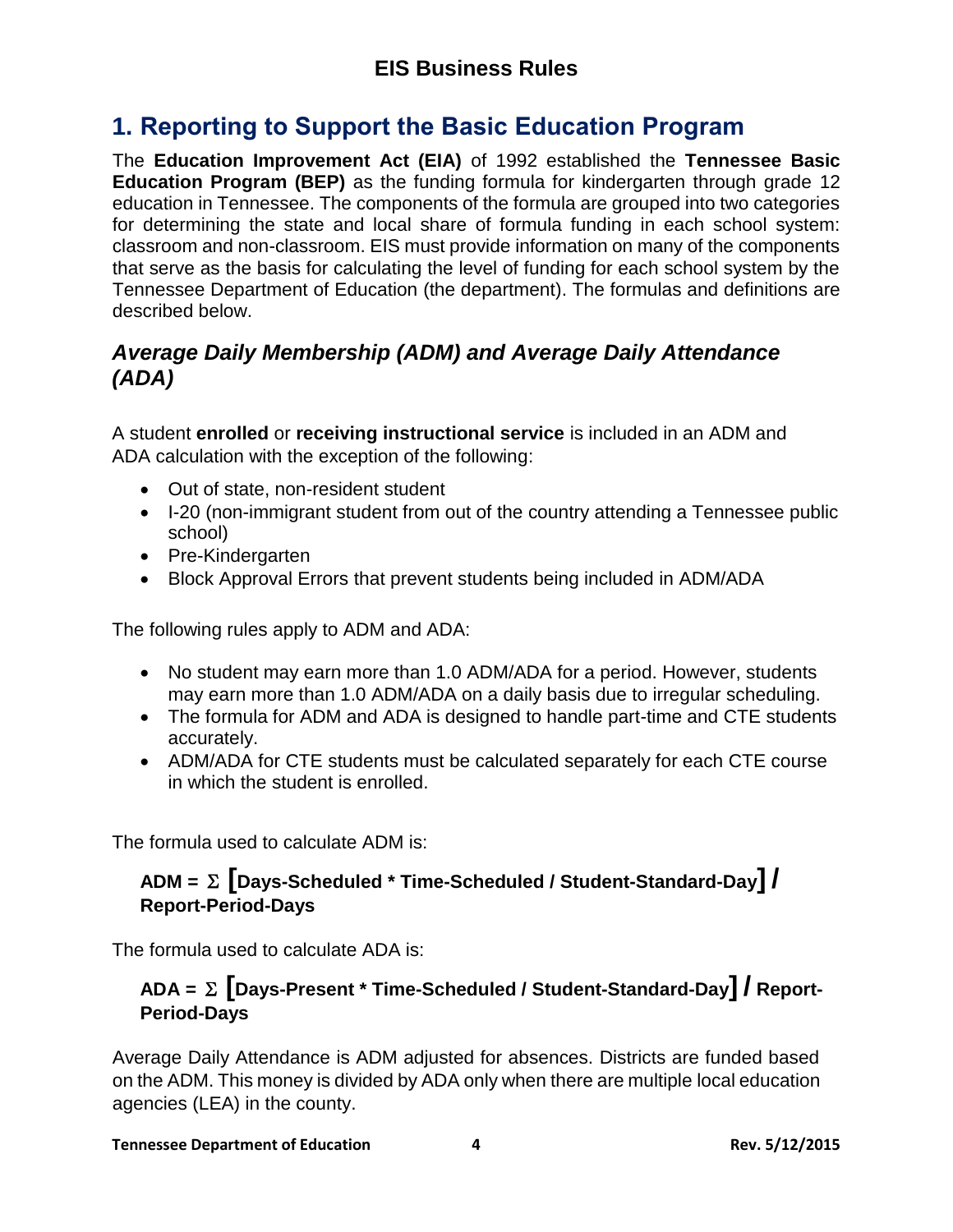The resulting ADM or ADA will be truncated to five decimal places after the calculation; however, it will be reported with four decimal places. Note that truncating does not involve rounding numbers. Refer to the example below:

| <b>ADM Calculated Value</b> | $=.983367$ |
|-----------------------------|------------|
| <b>Truncated Value</b>      | $=.98336$  |
| <b>Reported Value</b>       | $=.9833$   |

*The symbol* "Σ" *means sum all values for the equation between the brackets [ ]. If the student's time scheduled and student standard day never change during the report period, the formula inside the brackets needs to be calculated only once.*

*Days-Scheduled is the number of days a student is enrolled with a particular Time-Scheduled during a report period. [See Note below.]*

*Days-Present—For state reporting requirements, full-time students that are present for half of the state minimum school day of 6 1/2 hours should be counted present, regardless of the amount of time over 6 1/2 hours school may be in session.* 

*Time-Scheduled is the lesser of (1) the total number of minutes, excluding lunch, a student is scheduled for classes for the school day or (2) the Student Standard-Day. [See Note below.]*

*Student Standard-Day is the length in minutes of a standard, full-time day of instruction, excluding lunch, for all students, regardless of whether they are enrolled full-time or part-time. [See Note below.]*

*Report-Period-Days is the number of days for which the report is produced. The standard report periods are eight successive 20 instructional-day periods, a ninth period, which may be 20 instructional days or less, and the full school year, which may be 180 instructional days or less.*

*A full-time student is a student who is receiving instructional service that is greater than or equal to the amount of time specified in the 'Student Standard-Day'.*

*A part-time student is a student who is receiving instructional service that is less than the amount of time specified in the 'Student Standard-Day'. Part-time students must be present for half of the time for which they are scheduled to be counted present for the day. Kindergarten students are considered present after attending two hours of the instructional day.*

*NOTE: For full-time students and for schools, such as elementary schools, that do not have part time students and do not schedule students into individual classes, Time-Scheduled equals Student Standard Day.*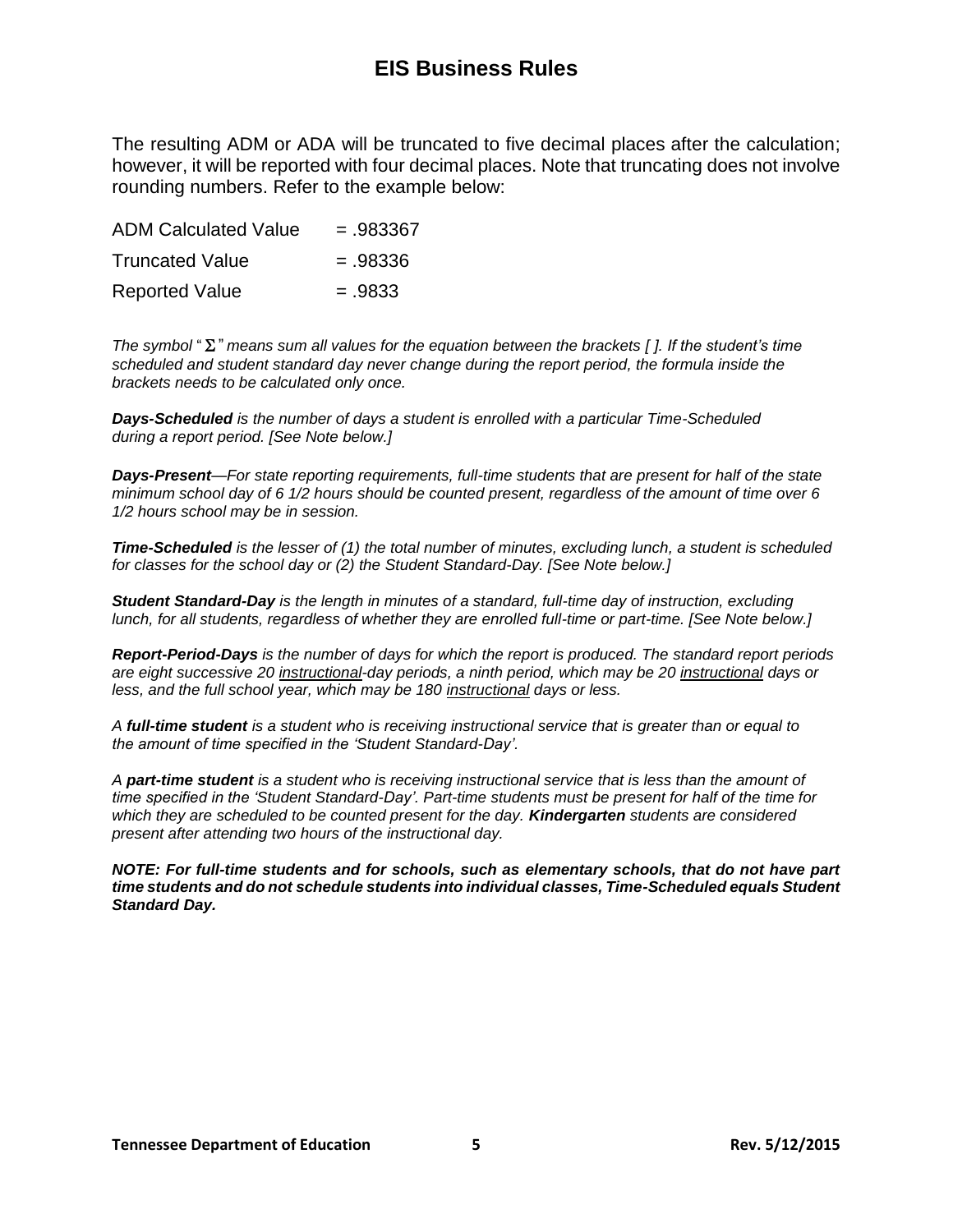### <span id="page-5-0"></span>*Special Education (SPED ADM)*

Students receiving **Special Education** (**SPED**) have a different formula for their ADM calculations. Primary Options and Secondary Options are required for the calculation. A student is required to have one Primary Option active. A student may have a Secondary Option active. However, they cannot have more than one of each. A Primary Option is needed before a Secondary Option can be attained. Refer to the **[EIS Appendices](http://tennessee.gov/education/districts/docs/eis_appendices.pdf)** for a list of the Primary and Secondary Options.

The Primary Option ADM and Secondary Option ADM calculation is:

# **Primary Option SPED ADM <sup>=</sup>**<sup>Σ</sup> **[Days Enrolled in a Primary Option / Reported Period Days]**

# **Secondary Option SPED ADM =** <sup>Σ</sup> **[Days Enrolled in a Secondary Option / Reported Period Days]**

Students will have a maximum of 1.0 ADM for a Primary Option and a maximum of 1.0 ADM for a Secondary Option. If a student changes Primary Options or Secondary Options during a reporting period, the change must be reflected during the ADM calculation. Their ADM will be prorated for each of the options selected.

### <span id="page-5-1"></span>*CTE ADM and ADA*

The formula used to calculate ADM and ADA for CTE courses is:

# **CTE ADM =** <sup>Σ</sup> **[Days-Scheduled \* CTE Time-Scheduled / Student-Standard-Day] / Report-Period-Days**

#### **CTE ADA =** <sup>Σ</sup> **[Days-Present \* CTE Time-Scheduled / Student-Standard-Day] / Report-Period-Days**

### <span id="page-5-2"></span>*Average Daily Transported (ADT)*

All students are included in ADT calculations with the exception of the following:

- Out of state, non-resident student
- Pre-Kindergarten

A district's ADT calculations include students transported by a school bus that is operated by a district and who meet the following criteria:

- 1. All students transported on specially equipped buses regardless of the number of miles transported.
- 2. Students in instructional grades K-12 who are transported on standard buses and who live 1½ miles or more.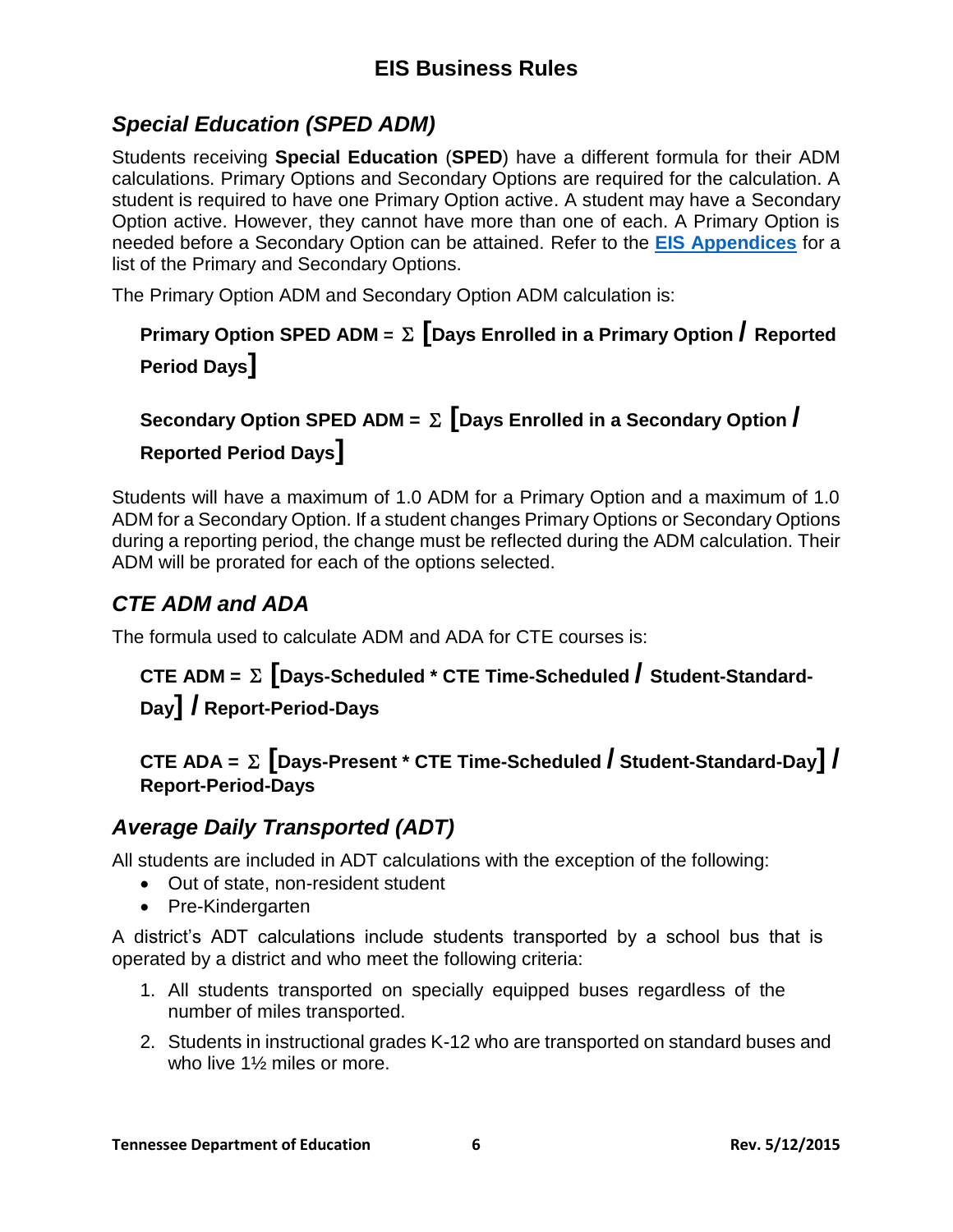The following business rules apply to ADT:

- No student may earn more than 1.0 ADT.
- ADT is calculated for the time period the student is reported as riding the bus.
- ADT is accumulated by bus number and is based on two types of buses: specially equipped and standard.
- Specially equipped buses are identified by an alpha suffix of S through Z.
- If a student rides the same bus both morning and afternoon, then this student is counted present once for the AM bus and once for the PM bus.
- If a student rides only the morning bus, then this student is counted present only for the AM bus.
- If a student rides only the afternoon bus, then this student is counted present only for the PM bus.
- If a student rides a different bus in the morning and afternoon, then this student is counted present once for the AM bus and once for the PM bus.

The formula used to calculate ADT is:

### **ADT = Days-Present-Transportation \* (AM + PM) / Report-Period-Days**

*Days-Present-Transportation is any student (identified as a bus rider and qualifying to receive ADT) who attends any portion of the school day.*

*AM has the value 0.5 for a student riding a morning bus; otherwise the value is zero.*

*PM has the value 0.5 for a student riding an afternoon bus; otherwise the value is zero.*

*Report-Period-Days is the number of days for which the report is produced. The standard report is for the full school year, which may be 180 instructional days or less.*

The following business rule(s) apply to the **reporting periods** used in the ADM, ADA, and ADT formulas:

- 1. The reporting periods begin with the first instructional attendance day of the school calendar and may continue up to the first 180 instructional attendance days.
- 2. The mandatory 180 days may be adjusted by stockpile days taken *plus* make-up days by extending the school day.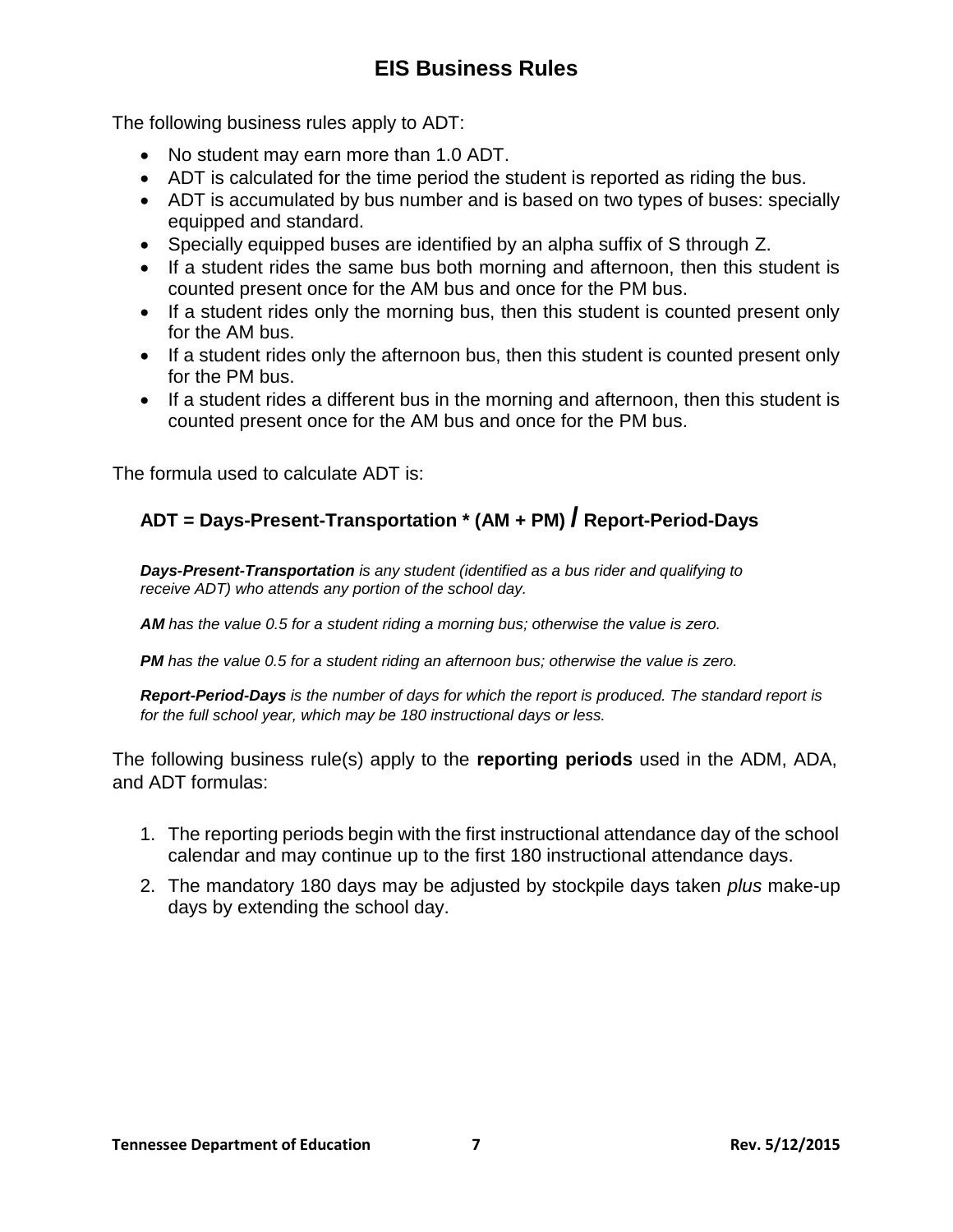The following terms are used in the ADM, ADA, and ADT formulas:

1. The **student standard day –** do not confuse with the student day defined below. The length in minutes of a standard, full-time day of instruction, excluding lunch, for all students enrolled or receiving instructional services under this instructional service program, regardless of whether they are enrolled full-time or part-time. Grades P3 through 8 may include lunch as a class. Grades 9 through 12 cannot have lunch as a class.

**NOTE**: The **student standard day** is used in calculations.

2. The **student day -** the number of minutes the doors are open to students. This is the length in minutes of a standard, full-time day of instruction, including lunch, for all students enrolled or receiving instructional services under this instructional service program, regardless of whether they are enrolled full-time or part-time.

**NOTE**: The **student day** is used for accountability.

3. The **teacher day** – the length in minutes of a standard full-time day, including lunch, for a teacher. Teachers are required to arrive a certain number of contractual minutes before the start of the **student day** and remain a certain amount of contractual minutes after the end of the **student day**. The amount of time varies depending on the school.

### <span id="page-7-0"></span>**2. Class Size Reporting**

The Tennessee General Assembly, believing that smaller classes increase students' chances of academic success, included class-size standards in the **Education Improvement Act** (EIA) of 1992 that will require lower class sizes for all grades by school year 2001-02. Beginning in that year, school systems were no longer able to obtain waivers for schools that do not meet these requirements. The table below shows the class size reporting that is located in the **[BEP Handbook](http://www.tn.gov/sbe/BEP/BEPHandbook_revised_April_2014.pdf)**.

| <b>Grade Level</b> | <b>Funding Level</b> | <b>Average Class Size</b><br><b>Requirement</b> | <b>Maximum Class</b><br><b>Size</b> |
|--------------------|----------------------|-------------------------------------------------|-------------------------------------|
| $K-3$              | 20:1                 | 20                                              | 25                                  |
| $4-6$              | 25:1                 | 25                                              | 30                                  |
| $7-9$              | 30:1                 | 30                                              | 35                                  |
| $10 - 12$          | 26.5:1               | 30                                              | 35                                  |
| CTE (7-12)         | 20                   | 20                                              | 25                                  |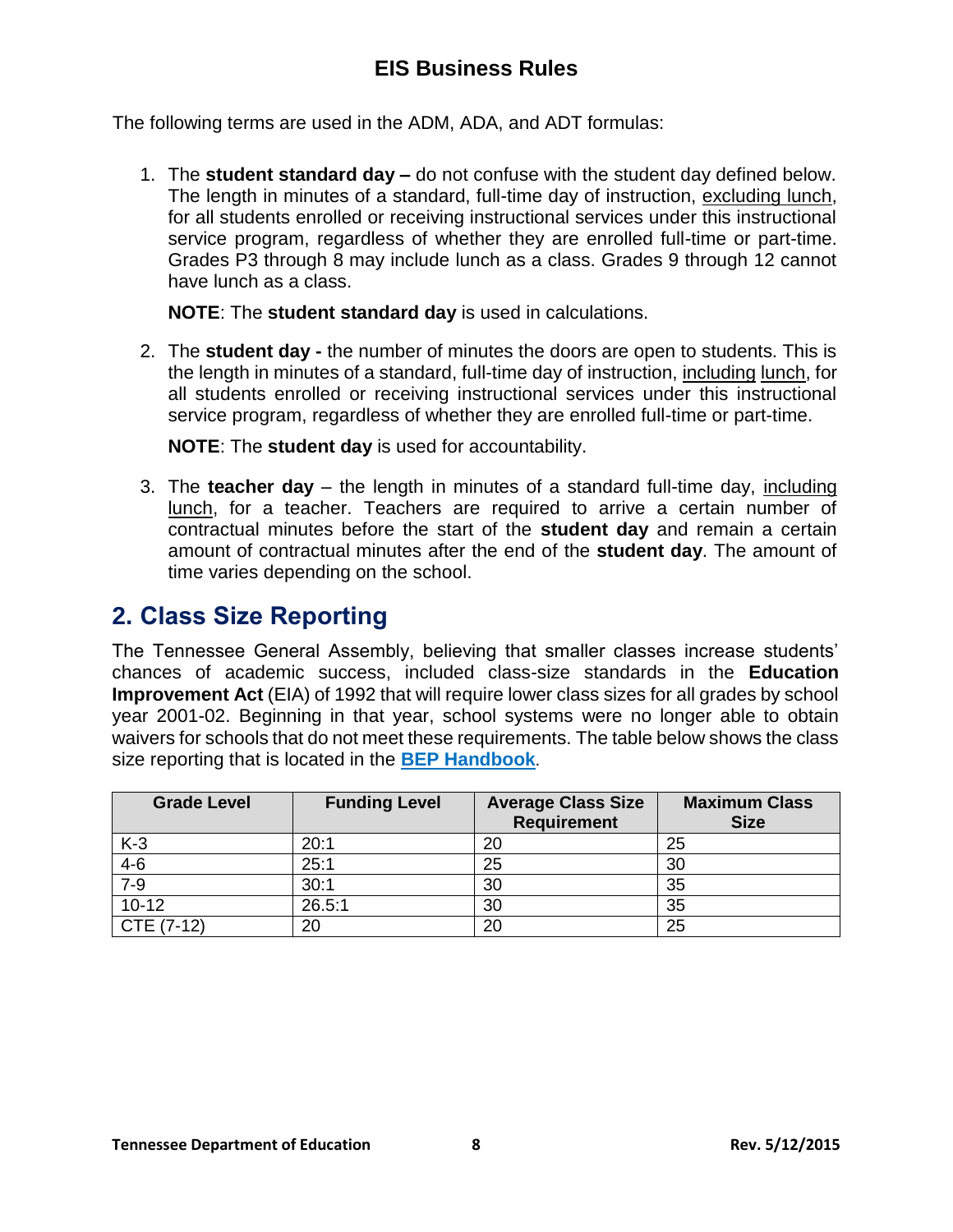# <span id="page-8-0"></span>**3. District and School Calendar Reporting**

The information about a district and school calendar must be sent with the details so that the calendar can be created at the department.

- The Instructional Program Number for a school must be unique for the entire school year.
- The calendar must arrive at the state and be approved by the district no later than June 1<sup>st</sup> of the preceding school year.
- After the calendar has been sent and approved, any changes to the events must be sent to the department.
- If a school and/or district misses an instructional day, certain information must be sent to the department:

**200-Day Event Calendar** (011) for the date missed with the reason

**200-Day Event Calendar** (011) for the date/method of make-up:

 $\bullet$  If making up by extending the school day, enter:

**Date** = Date Missed

**School Day Type** = Non-Instructional

**Duration** = 1 day

**Event Type** = Make-up day by Extending the School Day

• If making up with another full day, enter:

**Date** = Date of Instruction

**Day Type** = Instructional

Specific **Event Type**

**Instructional Program Report Period** (021) must be sent by each school affected for each Report Period that must have the dates changed:

- **School Days** (022) from each school affected for the date missed and reason.
- **School Days** (022) for each day that will be made up and how it will be made up.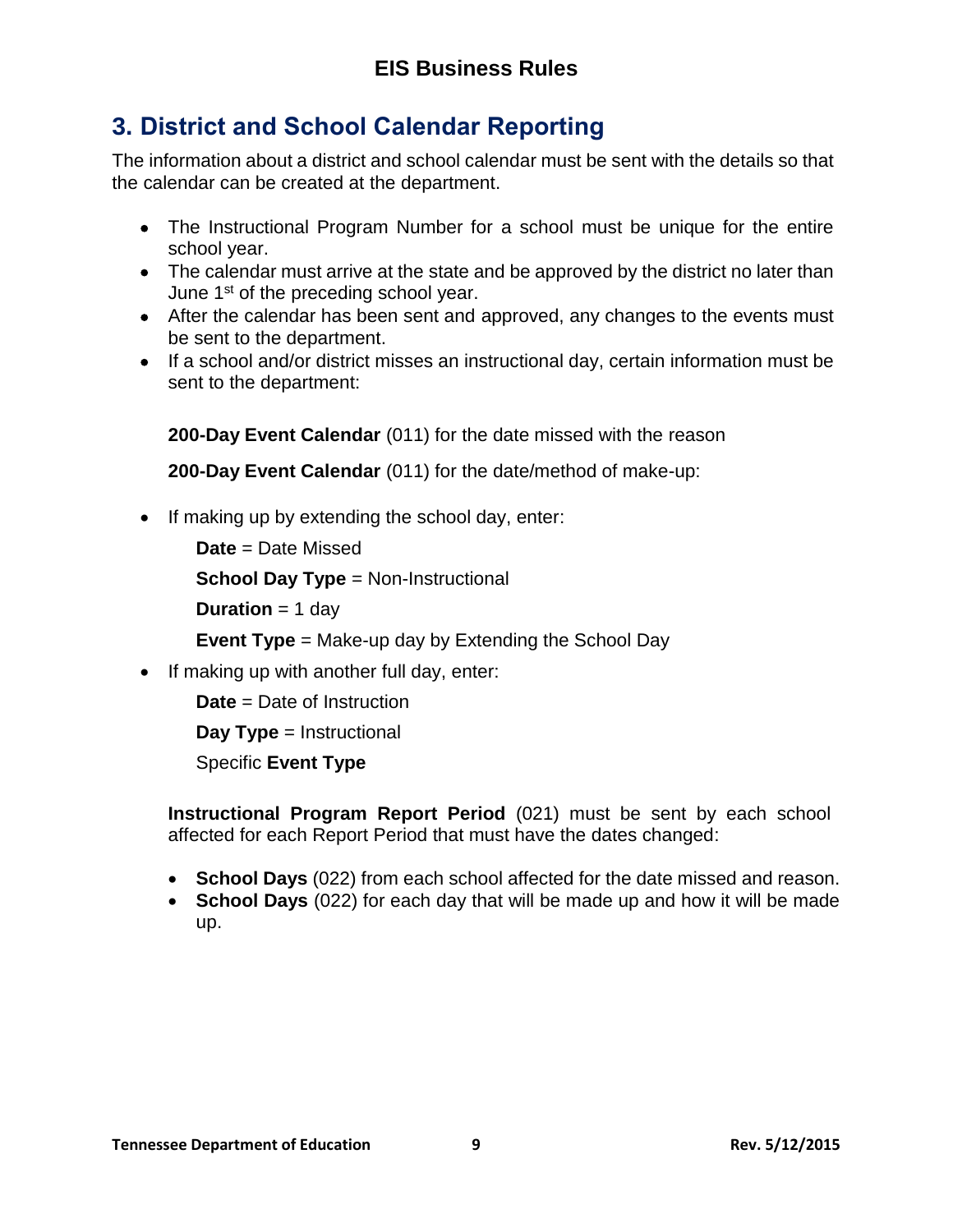The **Report Periods** 1-8 must always be 20 days, but the ninth one can be fewer than 20 days depending on the circumstances. The **school year** must have 180 instructional days except for certain conditions. The only allowable exceptions for the ninth period required 20 days or year-end required 180 instructional days are listed below.

#### **Districts that stockpile can miss:**

- Number of days declared as **Inclement Weather Days**
- Number of days taken as full days of **Professional Development**
- Number of **make-up days** by extending the school day

#### **Districts that do not stockpile can miss:**

• Number of make-up days by extending the school day.

#### **Schools that declare Stockpiling for Professional Development can miss:**

- Number of days taken as full days of Professional Development
- Number of make-up days by extending the school day

### <span id="page-9-0"></span>**4. District Approval of Reports**

Data uploaded by the district will be processed and updated to EIS during the nightly EIS process. EIS processes data every night Monday through Friday or Monday through Saturday. The data uploaded is edited for errors and for business rules violations. The data is then updated to EIS. The only report that is approved in the EIS application is the **District Calendar**.

- If there are any errors or data loaded conditionally that has not been corrected, the director will not be allowed to approve the reports. An **error report** will be provided with the outstanding errors. All errors must be corrected and approved by the district.
- The **District Calendar** must be approved by the district's director of schools or by an individual at the director's direction. If the **District Calendar** has errors the approval process will not be allowed.
- The reports will be evaluated by the department only after the reports have been approved by the director.
- If it is necessary for further changes to be made, a new set of reports will be created with a new version and date.
- If the director approves these reports, this version will also be held with a date and version number.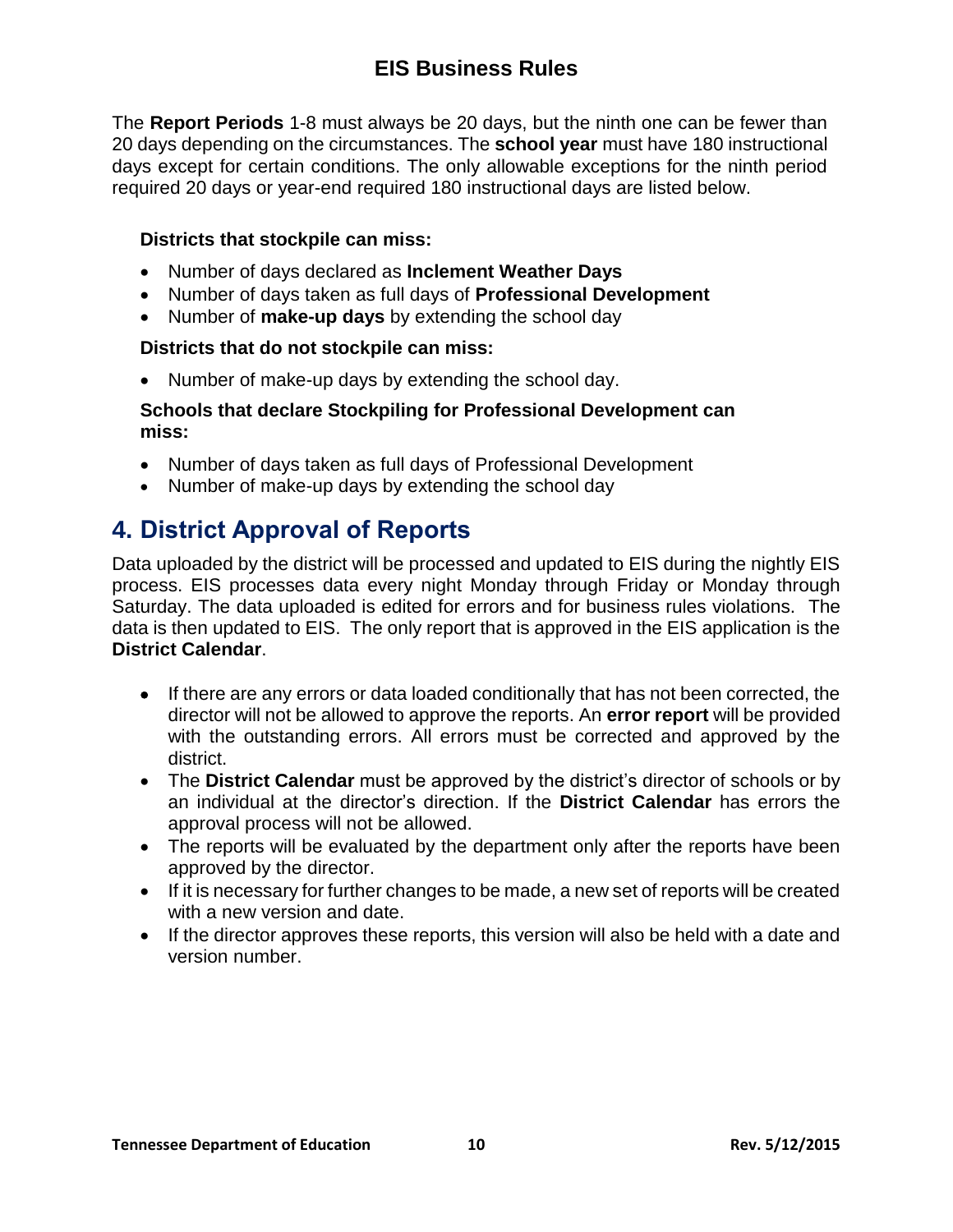# <span id="page-10-0"></span>**5. Primary and Service School Services for a Student**

When students are assigned to a primary school, the primary school is responsible for the scheduling of classes, attendance, and all extract types reported about that student. If the student is also provided services by another district or school, that location also will send certain extracts about the services being provided.

#### **Primary Schools should send all student extracts that apply for the student as well as the following two extracts for the specific class:**

- Class Section (030)
- Class Section Schedule (031)

#### **Service Schools should send**:

- Student (040)
- Student Enrollment (041)
- Student Instructional Grade (043)
- Student Classification (044)
- Student Withdraw (050)
- Class Section (030)
- Class Section Schedule (031)
- Student Class Assignment (048) for the class to be used in the class size evaluation

### <span id="page-10-1"></span>**6. Normal Progression and Feeder Schools**

When a student changes schools through normal progression, the new school is responsible for sending an "E" enrollment code. EIS will accept an "E" enrollment code from the school, but if a second "E" is received from another school, an error message is to be sent to both schools for resolution. If errors are not corrected by the time a district tries to approve the reports for the period, approval will not be allowed.

**NOTE:** Students who are continuing in enrollment due to choice will be enrolled in the New Year as an "EC."

# <span id="page-10-2"></span>**7. Summer School Procedures**

End of year promotions and graduation completions that occur after June 30 should be transmitted by the home school from the regular school year database. If any student had a Special Education Option during the regular school year, that option will be used for the **Special Education Number of Promotions Report** and **Special Education Report** of 12th Graders Report. The home school can produce necessary promotion, retention, and graduation reports for activity after June 30 until the start of the next school year.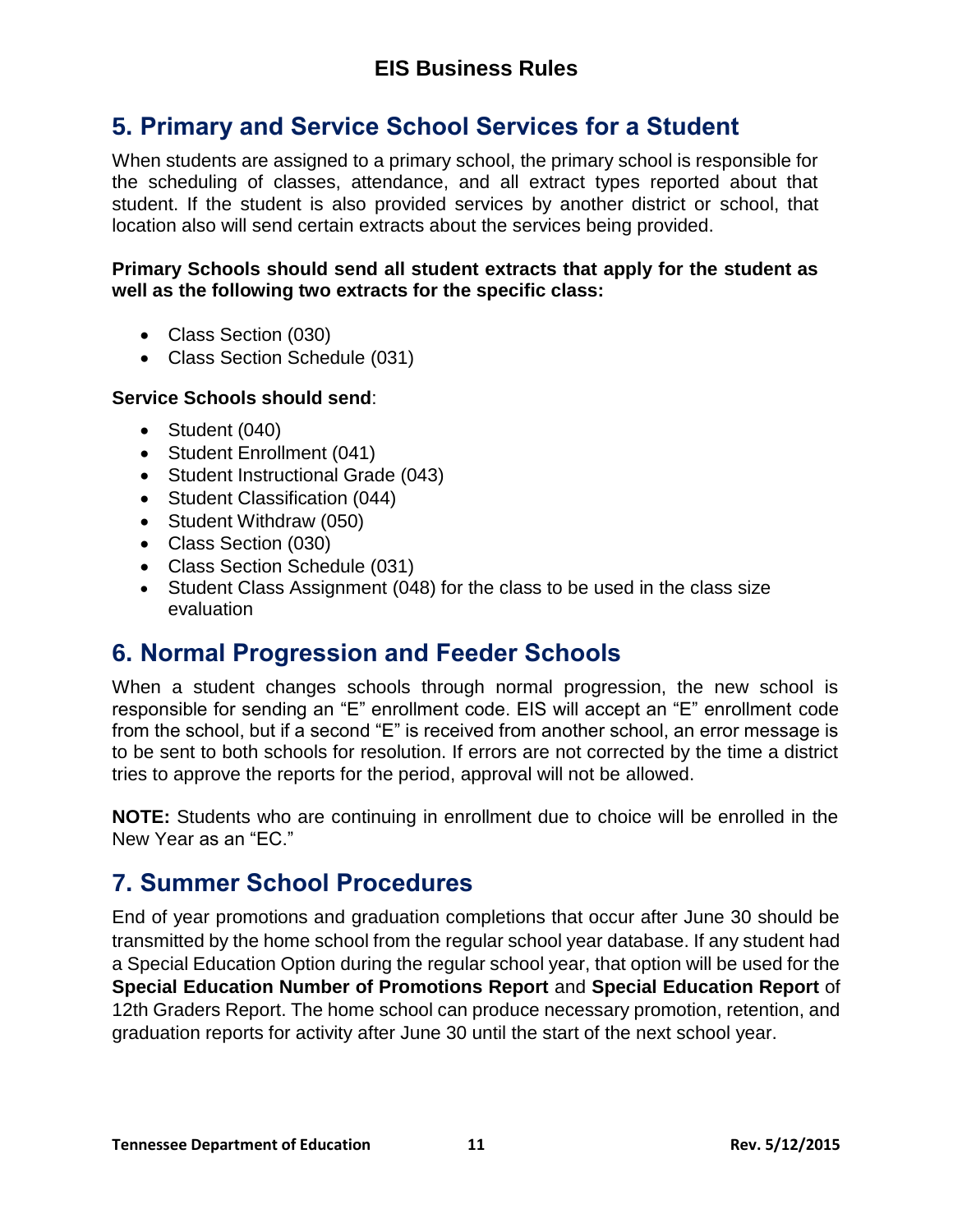#### **Required Extract Transmission**

| <b>Record ID</b> | <b>Extract Description</b>    |  |
|------------------|-------------------------------|--|
| 051              | <b>Student End of Service</b> |  |
| 080              | <b>Student Final Grade</b>    |  |

#### **Reports Impacted by Summer School and Produced by the department**

| <b>Promotion/Retention Report</b>                    |  |
|------------------------------------------------------|--|
| <b>Special Education Promotion/Retention Report</b>  |  |
| Report of 12 <sup>th</sup> Graders                   |  |
| Special Education Report of 12 <sup>th</sup> Graders |  |
| <b>Roster of Graduates</b>                           |  |

### <span id="page-11-0"></span>**8. Elementary Students Lunch Scheduling**

Scheduling lunch is not a requirement for elementary students. If they are in a selfcontained class all day, lunch time can be included in the scheduled course. **Selfcontained classes** refer to a group of students that are with the same teacher for the entire day. The **Student Standard Day** must also include the lunch time so the student can have an ADM of 1.0.

### <span id="page-11-1"></span>**9. 200-Day Accountability Reporting**

Each district must submit a 200-Day Calendar to the department for the upcoming school year that documents the events of the 200-Day School Year. This calendar must be in compliance with **T.C.A. § 49-6-3004** and is documented in *The Student Membership and Attendance Accountability Procedures Manual.*

### <span id="page-11-2"></span>**10. Student Section**

#### <span id="page-11-3"></span>*General Rules*

- 1. Adult reporting is not a part of EIS. The schools still must report adult to the state, but it is keyed online to the appropriate attendance funding screens.
- 2. Automation of GED updates from the GED system is normally out of scope for EIS, except for GED certificates of the students that are reported to EIS.
	- Students should be enrolled on the last day of school
	- Completion documents must be sent to the state
	- Students must be withdrawn on the last day of school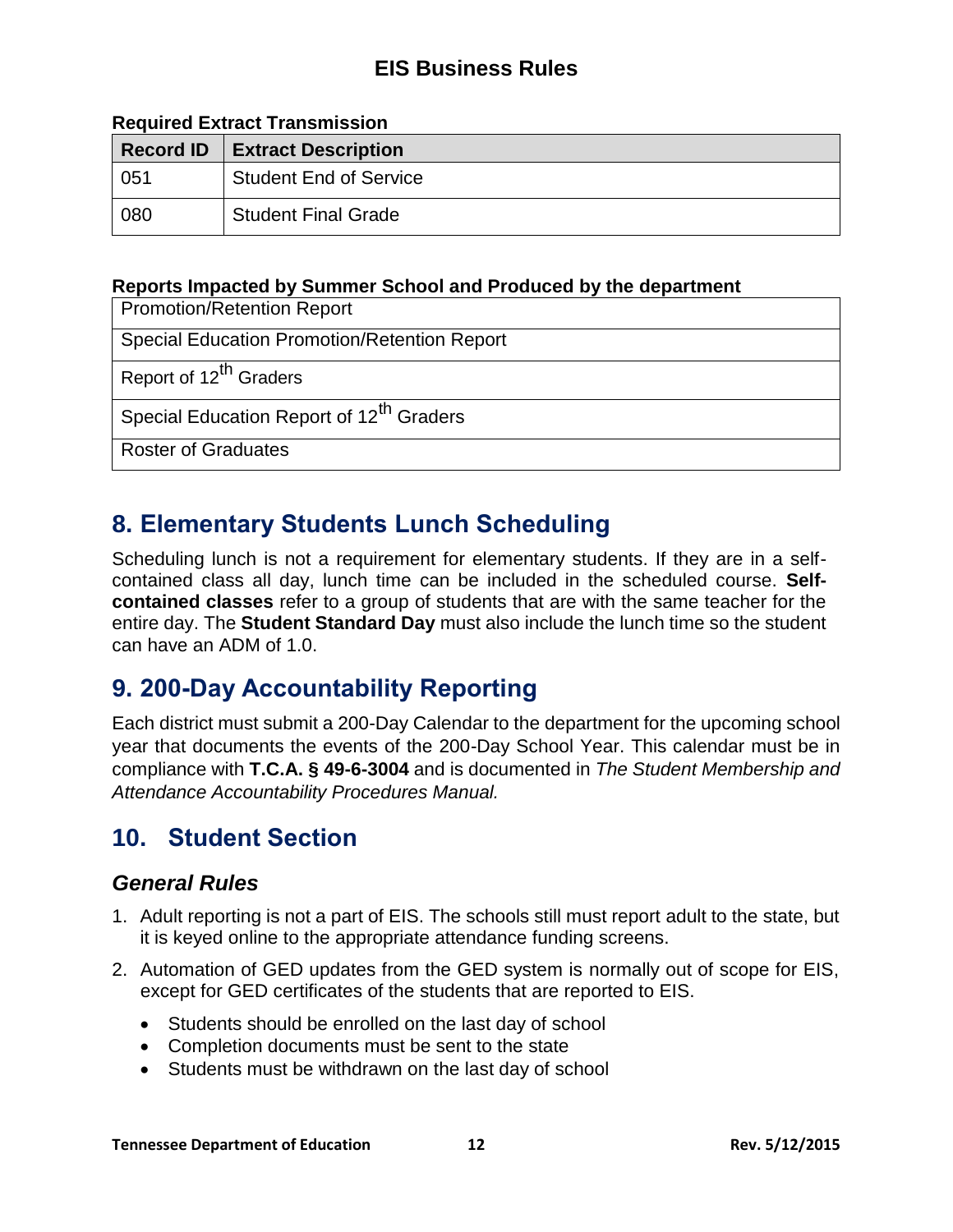- 3. Students will be enrolled with a valid enrollment code that is sent by the school for the beginning of school or any time during the school year.
	- If a student has two open concurrent primary enrollments, an error message will be sent to both schools.
	- If multiple schools enroll a student with enrollment codes of "E", "E1", or "EC" an error message will be sent to both schools.
	- During the school year, if a student re-enrolls in the same school and the enrollment code differs between the two enrollments, an error will be generated.
	- If errors are not corrected the student will not be counted in either school for ADM and ADA. No automatic enrollment or withdrawal will be done.
- 4. There are two options for scheduling lunch:
	- a. The school can schedule lunch as a class, using the department course codes for lunch; this will prevent it being used to calculate the length of the student's instructional day.
	- b. Grades P3-8 may include lunch as a class. Grades 9-12 cannot have lunch as a class.
- 5. All students who are taking courses must have a primary school enrollment.
	- If part-time students are taking classes, at least one school must be designated as the primary school.
	- If a student is receiving on the job training, they must be enrolled in a public school and included in attendance.
	- When a student attends more than one school (in district or out of district) the schedule will be defined, including **student standard day**, at the primary school. ADM must not exceed 1.0.
	- **Note:** If students are going from a public school to a Tennessee Technology Center that is a part of the Tennessee Board of Regents System or a university, they must be enrolled in their primary school. In the "031 Class Section" record from the primary school, the "Service District ID" should be "999". The "Service 0School ID should be "0005" as is required by EIS.
- 6. A student may require multiple classification types and a student's classification type(s) may change during the course of the school year. A **Student Classification** record must be submitted for each classification type for which a student is assigned. If a student is removed from a classification, a change to that **Student Classification** record (**Student Classify End-Date**) must be transmitted to EIS. Valid **Student Classification Types** are listed in the **[EIS Appendices](http://tennessee.gov/education/districts/docs/eis_appendices.pdf)**.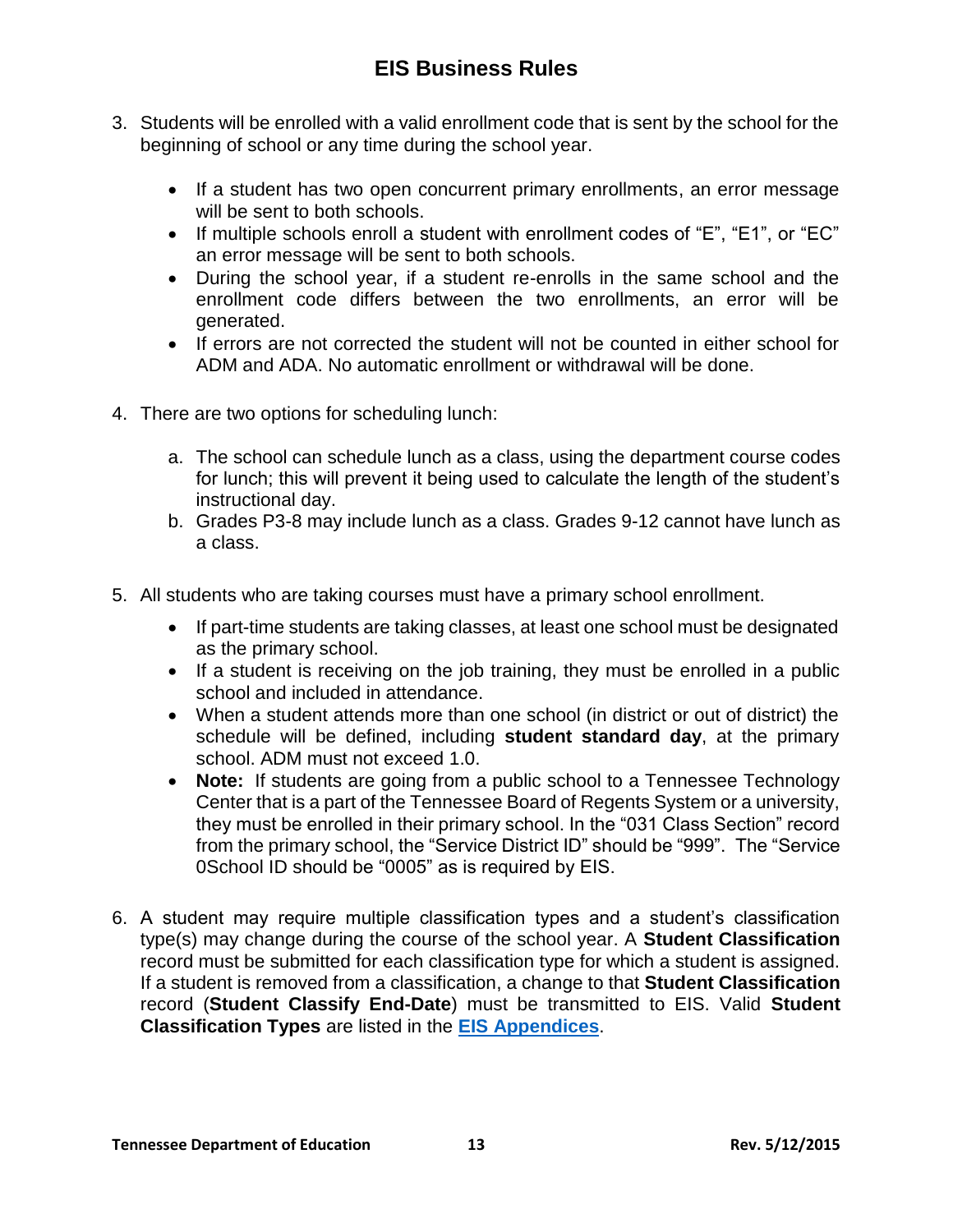# <span id="page-13-0"></span>**11. Disciplinary Action Rules**

- 1. The following disciplinary actions are listed in order of severity:
	- **Expulsion**
	- **Remand**
	- **Out-of-School Suspension/Suspension**
	- **In-School Suspension/In-School Detention**

#### **NOTE:**

Severity determines what is reported on the Suspension/Expulsion/Remand report.

2. Suspensions should be funded for the first 10 days of an infraction. Districts should send appropriate corrections according to rules in *The Student Membership and Attendance Accountability Procedures Manual*.

**Expulsion** shall be defined as removal from attendance for more than 10 consecutive days or more than 15 days in a month of school attendance. Multiple suspensions that occur consecutively shall constitute expulsion. The school district shall not be eligible to receive funding for an expelled student. The student will not be included in ADA or ADM.

**Out-of-School Suspension**/**Suspension** shall be defined as dismissed from attendance at school for any reason for not more than 10 consecutive days. The student on suspension shall be included in ADM and will continue to be counted for funding purposes. Multiple suspensions shall not run consecutively nor shall multiple suspensions be applied to avoid expulsion from school.

**In-School Suspension**/**In-School Detention** shall be defined as removed from regular classroom, but not from school. The student in In-School Suspension is receiving educational services but not in the regular classroom. The student will be counted in ADM and ADA.

**Remand** shall be defined as an assignment to an alternative school or program. The student so assigned shall be included in ADA/ADM and will continue to be counted as present for funding purposes. The department shall establish a set of codes to be used for reporting reasons for students on remand to an alternative school or program.

- A student must be expelled or withdrawn, then remanded when the student needs to be enrolled in the alternative program.
- A student can not be remanded to an alternative program unless there is room for enrollment.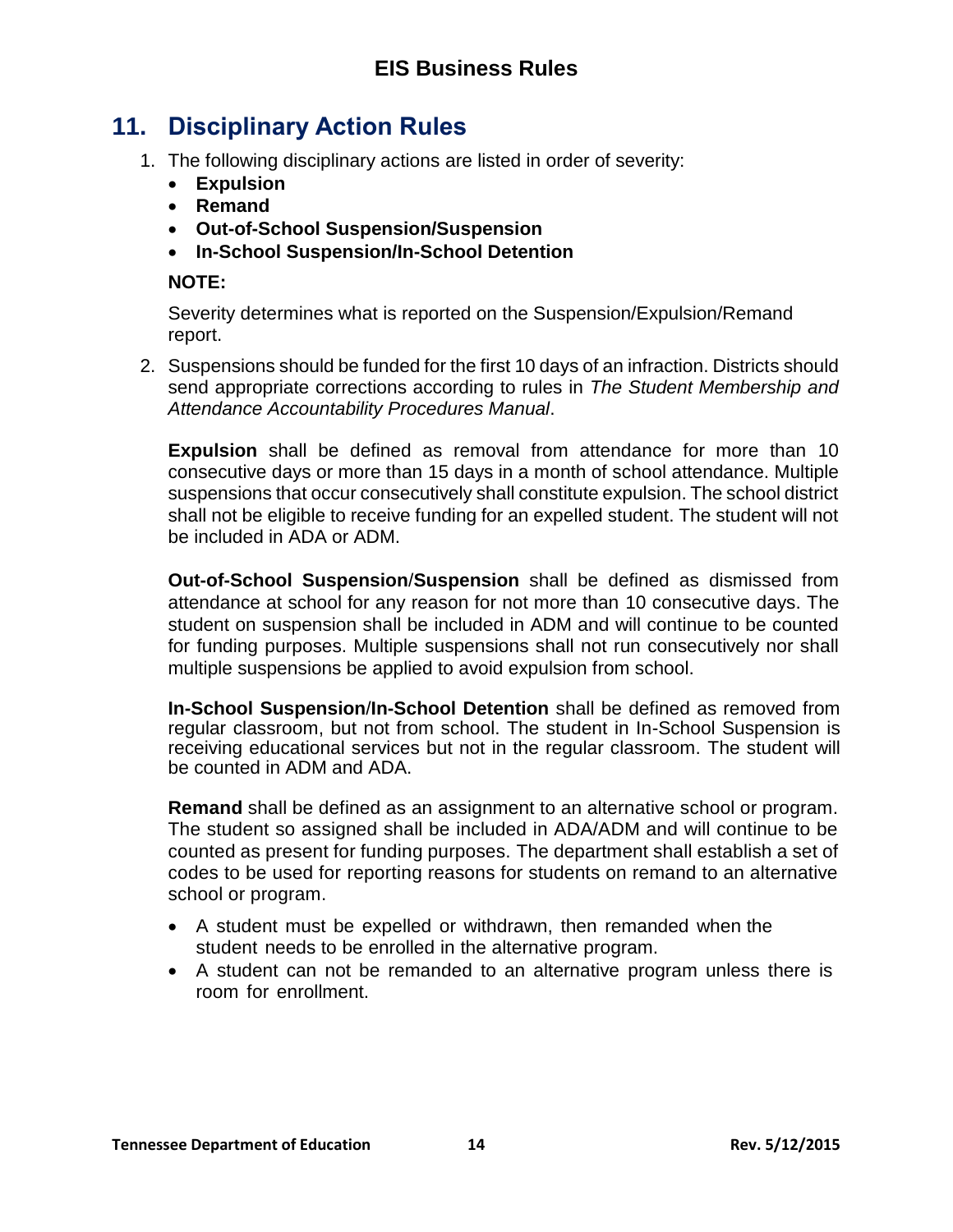- 3. Disciplinary actions taken against students must be evaluated for how the reports will be affected.
	- *What are the rules for students who show a suspension for more than 10 consecutive days?*
		- The student will show in ADM, ADA, or ADT until errors are corrected.
		- The district is responsible for making any corrections to the student's record. The department will not make any corrections to the student's record.
	- *What are the rules for students with disabilities who are suspended, expelled, or remanded?*
		- When children with disabilities are suspended or expelled, whether or not it is a manifestation of their disability, they should be continued to be included in ADM, ADA, and ADT reports.
		- According to Federal regulations, children with disabilities can be suspended up to a maximum of 10 days per year without any provided services. Any suspensions after the 10<sup>th</sup> day requires services to be provided according to their Individual Education Program (IEP).
		- All children with disabilities (Special Ed options 1-10) are included.
	- *What are the procedures for counting multiple events for the same disciplinary offense?*
		- All events must be recorded and evaluated for ADM, ADA, and ADT, but only the **most severe** action for the event is to be reported in the **Suspension, Expulsion, and Remand report**.
		- This report will include the number of students for each type and will also include the number of incidents of each type.
		- The offense date will be sent with each event related to an offense (suspension, expulsion, remand, etc.) to be used in determining if they are for the same offense.
	- *What are the rules for expulsions or remands that span across school years?*
		- Any expulsion or remand may span school years. The student's record must reflect the expulsion or remand the next year.
		- An expulsion or remands extract should be sent with the original offense date.
		- The student should be in net enrollment but inactive if expelled.
		- The event should not be counted as an expulsion or remands in the **Suspension, Expulsion, and Remand report** the next year.
		- The school must send the normal enrollment extracts for the student and a student disciplinary action at the beginning of the year.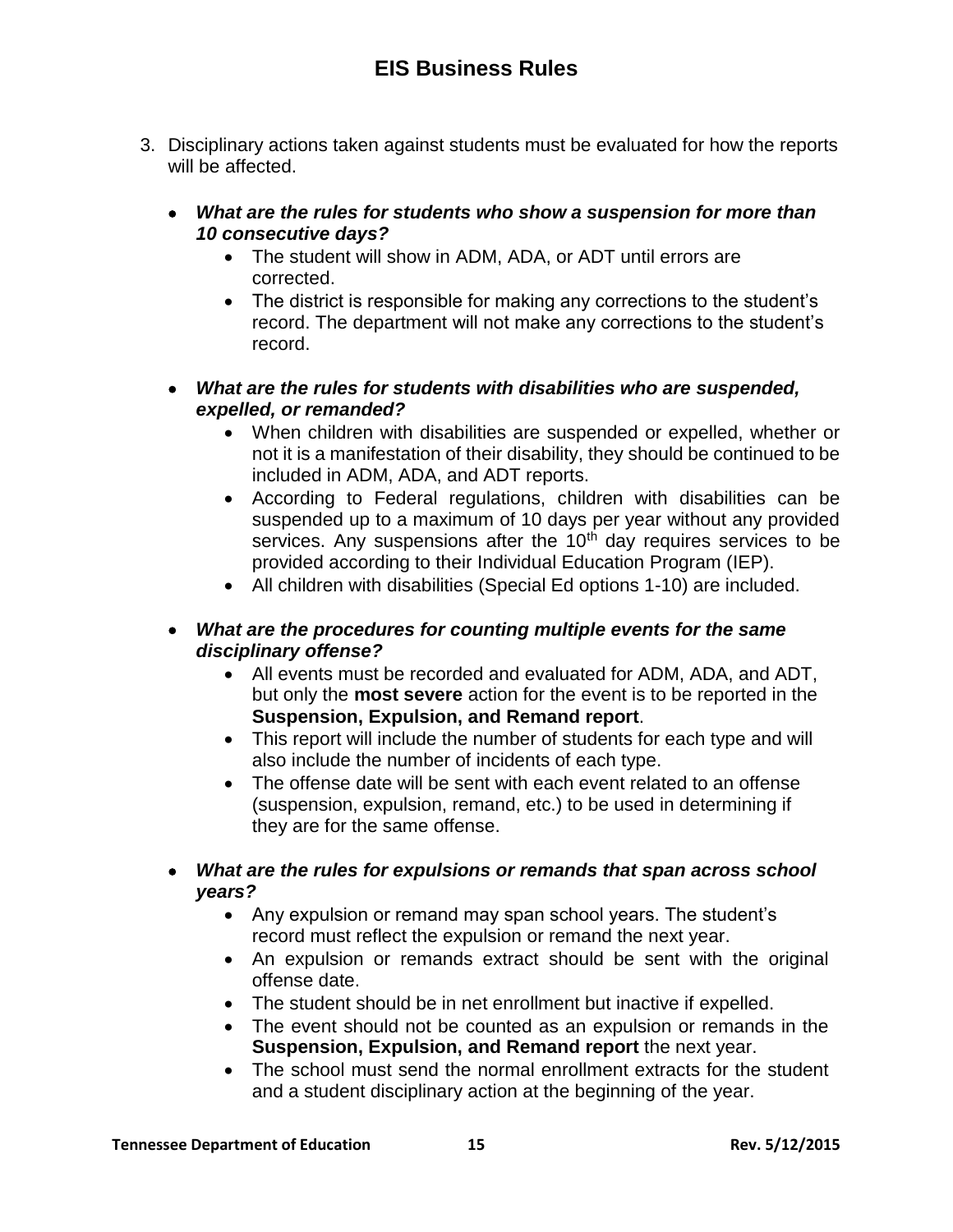# <span id="page-15-0"></span>**12. Early Postsecondary Courses**

#### <span id="page-15-1"></span>*Statewide Dual Credit*

**Statewide Dual Credit:** High school course aligned to Tennessee postsecondary standards and challenge exam, developed by Tennessee secondary and postsecondary faculty. Students who pass the exam earn credits that are accepted by all Tennessee public postsecondary.

Schools and districts offering statewide dual credit courses (annual MOU signed with TDOE) must select the **"Statewide Dual Credit" flag** for each statewide dual credit course section.

**Local Dual Credit:** High school course aligned to a local postsecondary institution's course and exam. Students who pass the exam earn credits that are accepted and/or recognized by the local postsecondary institution.

Schools and districts offering local dual credit courses (annual MOU signed with postsecondary institution) must select the **"Local Dual Credit" flag** for each statewide dual credit course section.

#### <span id="page-15-2"></span>*Dual Enrollment*

Dual enrollment courses are postsecondary courses (TCAT, community college, university, etc.). High school students are enrolled at the postsecondary institution and earn postsecondary credit upon successful completion of the course. High school credit is awarded based on local policy.

- Dual enrollment courses can be taught at the postsecondary campus, the high school, or online. The location of the course does not affect its status as a dual enrollment course.
- Dual enrollment courses are taught by postsecondary faculty or credentialed adjunct faculty, who may be a current high school teacher. Dual enrollment instructors must meet postsecondary requirements, but do not have to meet specific Tennessee teacher licensure or endorsement requirements.
- The district determines whether or not to award high school credit for the dual enrollment course and is responsible for entering a course grade on the student's high school transcript.
- The physical location of the class (at the high school vs. on the postsecondary campus) does not affect the dual enrollment course code that is used.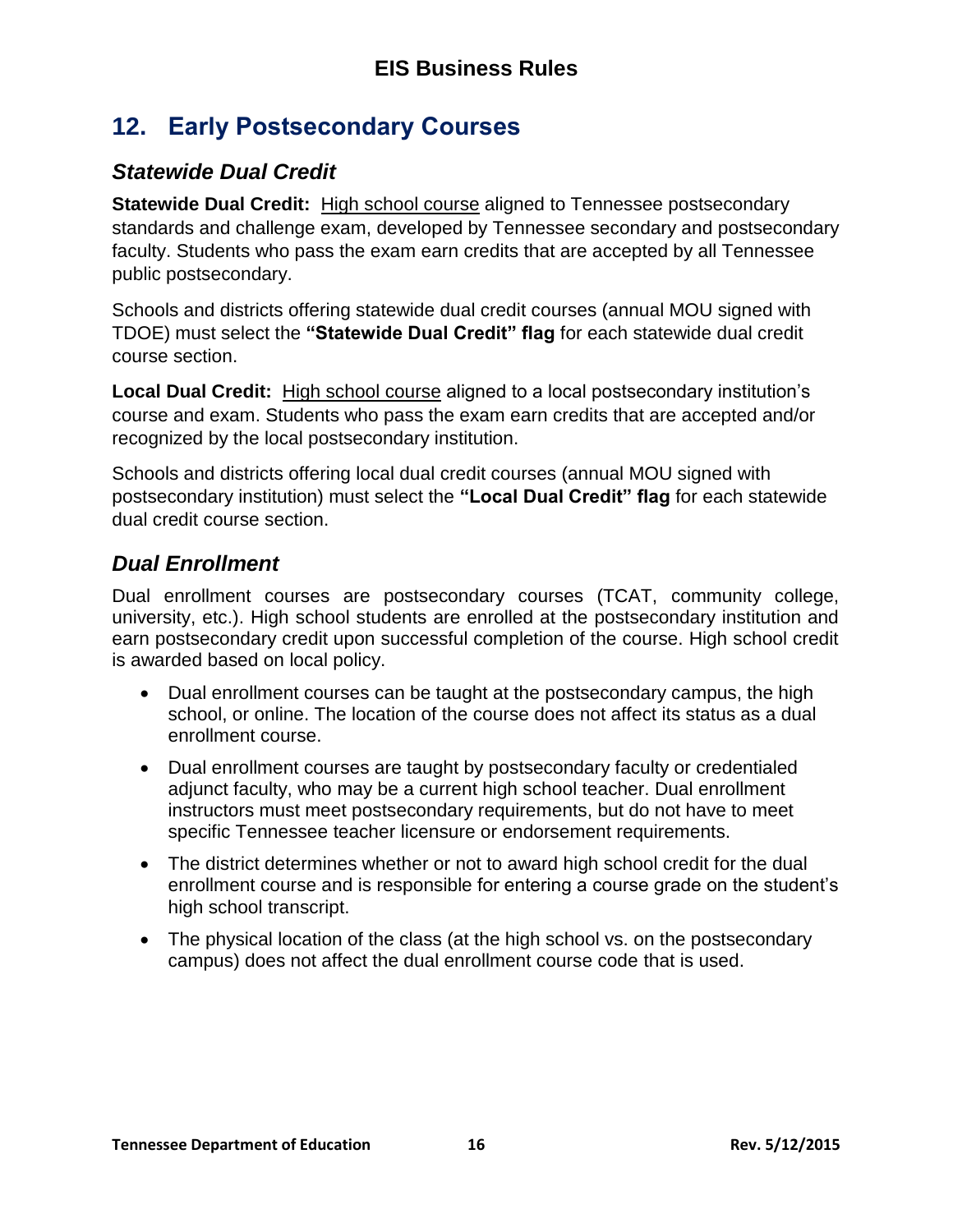#### <span id="page-16-0"></span>*2014-15 Dual Enrollment Reporting*

The following steps are specific to dual enrollment courses offered during the 2014-15 school year only:

- 1. **Select the appropriate 2014-15 high school course code that is aligned with the postsecondary course**
	- If there isn't an aligned high school course code, enter the dual enrollment course code 9392.
- 2. **Report the teacher of record using the university/tech staff ID**
	- If the postsecondary instructor holds a secondary teaching license with the proper endorsements, enter that information in the class section
	- If the postsecondary instructor does not hold the appropriate teaching license and/or endorsements for the high school course, create a dual enrollment instructor profile using the University/Tech staff page.

This reporting process will be updated to reflect substantial reporting changes based on the new dual enrollment course codes beginning with the 2015-16 school year.

# <span id="page-16-1"></span>**13. Special Education**

For **CTE reports,** Special Education Options 7-9 are reported in the Grade "N" column and include only students whose CTE classes are not part of their special education IEP. If the CTE course **is above** the base 23.5 Special Education contact hours, the student **is included** in the CTE reports. The student course extract, Student Class Assignment, sent from the school has a field, **CTE Outside IEP** (above), to indicate this information.

# <span id="page-16-2"></span>**14. Calendar Section**

Each school will send an extract for each instructional calendar used by that school. Each district will send calendar extracts to reflect calendars in all schools.

The **Calendar Number** is the number the district assigns to uniquely identify the calendar within the district (e.g. 01, 02) for traditional or year round. The **Instructional Program Number** is the number assigned to uniquely identify the instructional program within the school.

- The district will create all calendars that they feel are necessary for the individual school programs.
- A school can have multiple Instructional Programs during the year and a district must have a different 200-Day Calendar for each unique planned calendar (start/end dates, in-service dates, etc.).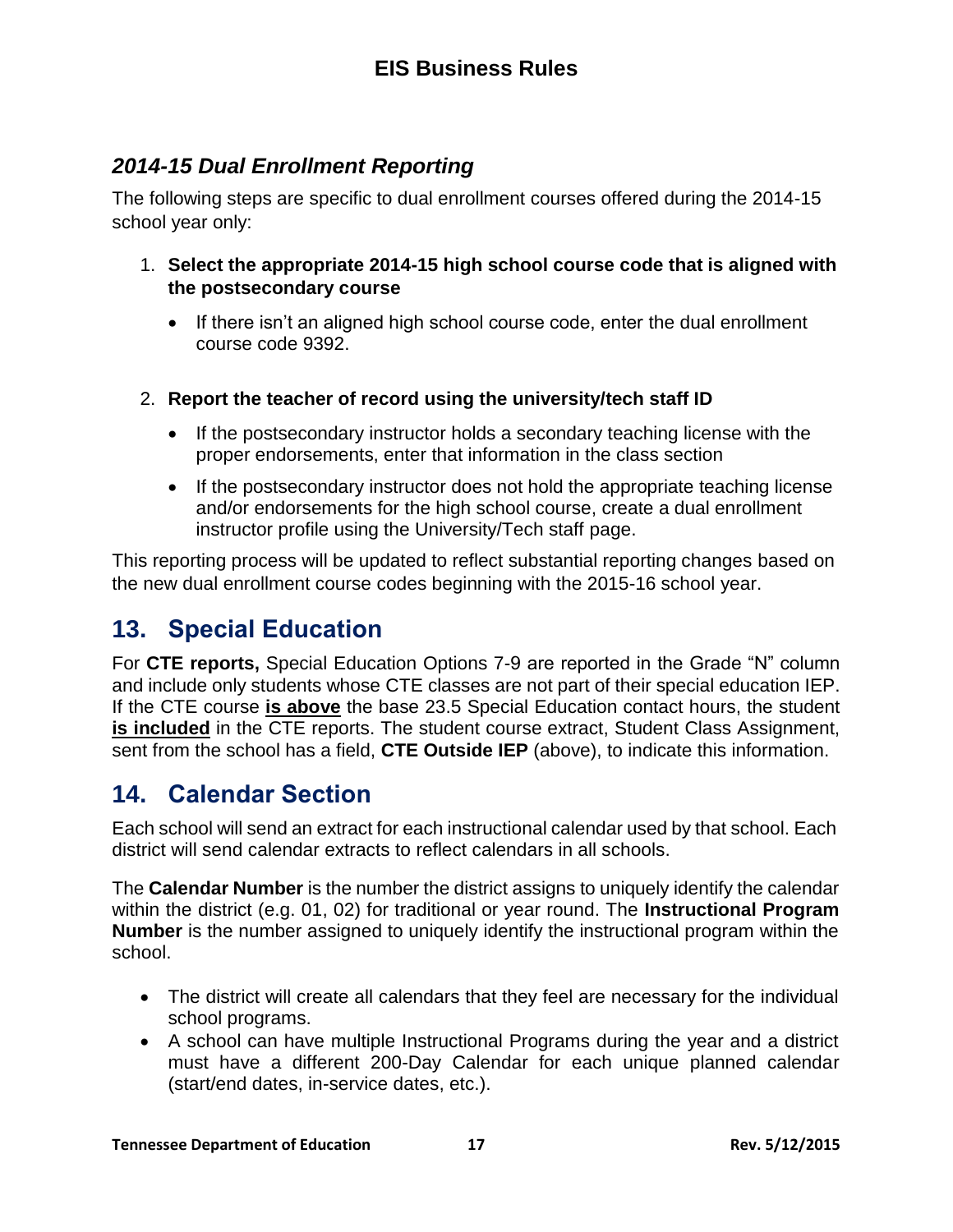The **Attendance Start Date** is the first day students attend school and **Attendance End Date** is the last day students attend school.

- Those full-day professional development days where students do not attend class should be reported as non-instructional days. They will be treated the same as snow days.
- At the end of the school year, they will be subtracted from the count of days the same as snow days.
- Christmas and Spring Break are normally multi-day events, each day of any multi-day event day must be reported separately in an extract.

# <span id="page-17-0"></span>**15. Staff Section**

#### <span id="page-17-1"></span>*General Business Rules*

- 1. District-wide personnel will be uploaded to EIS using the existing extracts. District personnel are designated by assigning them to school 9999.
- 2. A current assignment is required for all school personnel transmitted for EIS. Staff members received without a current assignment will be put on error report but loaded to EIS.

There will be a separate extract sent for each current assignment a staff member has at a school.

3. For appropriately qualified non-licensed instructors (e.g., military personnel for JROTC) instructors, use Social Security Number or PIN as the Social Security Number. There is a link in EIS that will assign a PIN. That number should be used for both SSN and license. **For EIS do not enter all 9's or all 8's in the Social Security Number.**

#### <span id="page-17-2"></span>*Waiver Rules*

A waiver table will be created to contain all teacher waivers granted and approval status. This table will contain Teacher Name, Teacher Number, Teacher Social Security Number, School Name and Number, District Name and Number, Region Approval Date, Commissioner of Education Approval Date, Number of Years on Waiver, Course Code Waived and Waiver Approval Status. Waivers can be for both teachers and for administrative staff.

#### <span id="page-17-3"></span>*Grandfather Rules*

A table will be maintained for all valid grandfather teachers/courses at a school. The table will contain Teacher Number, Teacher Social Security Number, Teacher Name, Course Codes, Grandfathered Year, District Number, and School Number. During endorsement checks the table will be accessed to see if the teacher has been grandfathered for the course.